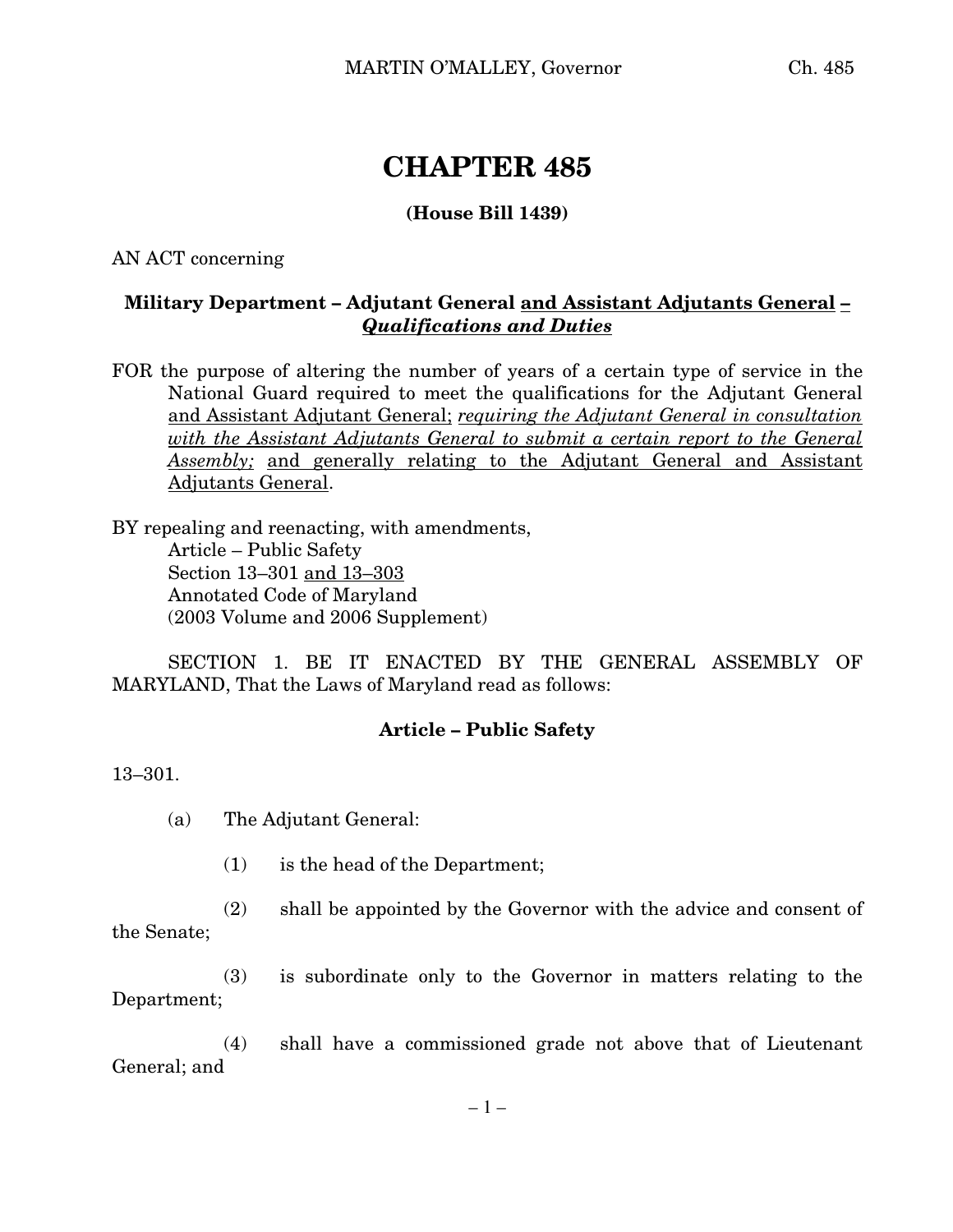(5) shall be a full–time employee of the Department in State active duty status.

(b) At the time of appointment, the Adjutant General shall:

(1) have at least **[**10**] 3 2** years of commissioned field grade service in the National Guard;

(2) have attained at least the rank of colonel; and

(3) meet the requirements for federal recognition at the rank of Major General.

(c) The Adjutant General is a member of the Governor's Executive Council.

(d) If the Adjutant General is ordered into the active military service of the United States, the Governor may designate an acting Adjutant General to exercise the duties of the Adjutant General during the period the Adjutant General is on active military service.

## 13–303.

(a) (1) The Governor shall appoint two Assistant Adjutants General for the Maryland Army National Guard and two Assistant Adjutants General for the Maryland Air National Guard.

(2) An Assistant Adjutant General serves at the pleasure of the Governor.

(3) Unless selected for a military position requiring federal recognition as a Major General, an Assistant Adjutant General shall have a commissioned grade not above that of Brigadier General.

(b) To be appointed as an Assistant Adjutant General an individual shall:

(1) have at least **[**10 years**] 1 YEAR** of commissioned field grade service in the National Guard; and

(2) have attained at least the rank of colonel.